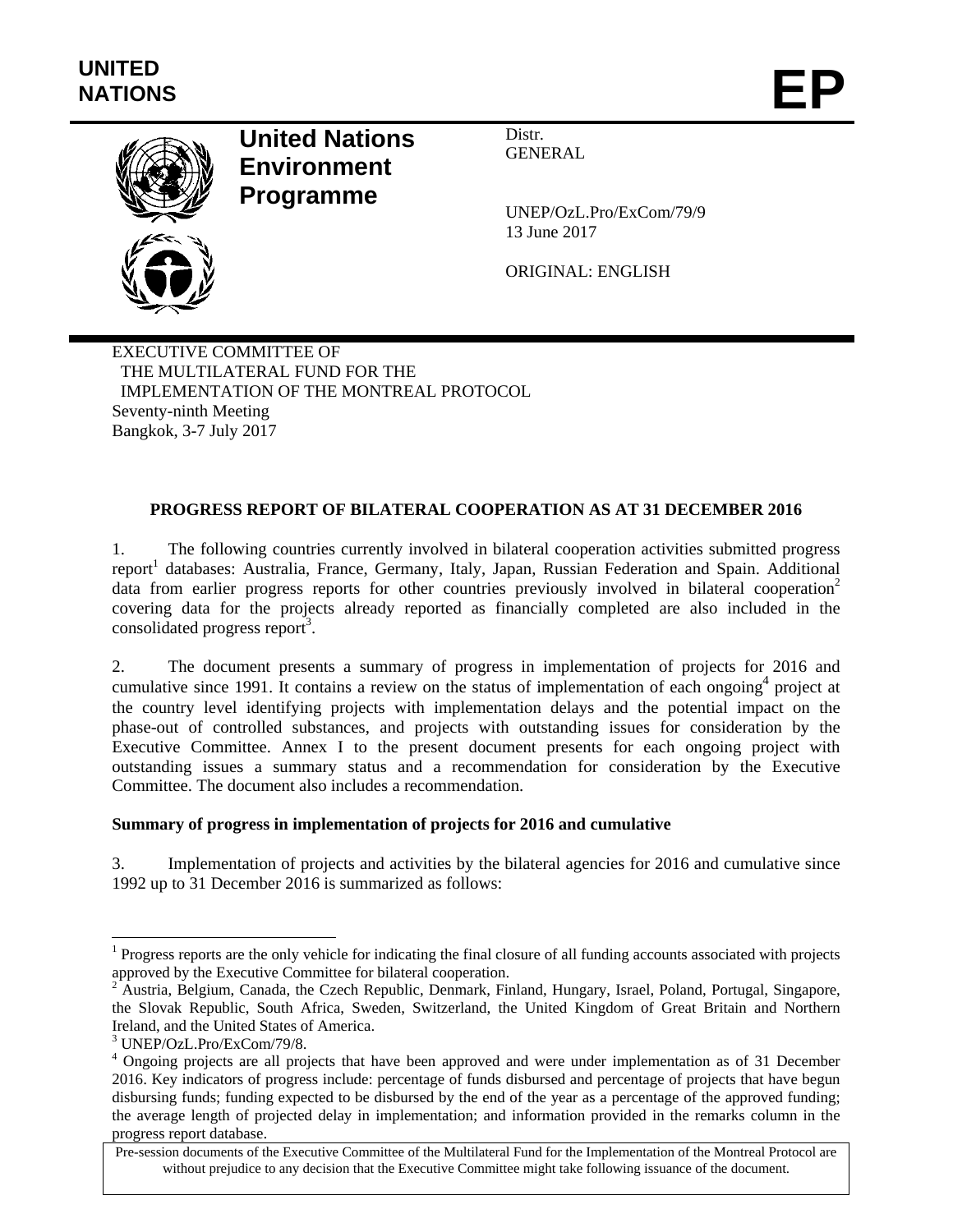- (a) **Phase-out:** In 2016, 35.3 ODP tonnes of consumption were phased out and an additional 54.1 ODP tonnes of consumption were approved for phase-out. Since 1992, 9,029 ODP tonnes of consumption had been phased out, of an expected total of 10,193 ODP tonnes from projects approved (excluding cancelled and transferred projects);
- (b) **Disbursements/approvals:** In 2016, US \$4.66 million was disbursed and US \$5.24 million was planned for disbursement based on the 2015 progress report representing a rate of disbursement of 89 per cent of that planned. Cumulatively, US \$134.32 million had been disbursed out of the total US \$148.75 million approved for disbursement (excluding agency fees). This represents a rate of disbursement of 90 per cent. In 2016, US \$5.62 million was approved for implementation;
- (c) **Number of projects completed:** In 2016, 20 projects were completed. Since 1992, 599 projects of the 662 projects (excluding closed or transferred projects) were completed. This represents a completion rate of 90 per cent;
- (d) **Speed of delivery investment projects:** Projects that were completed in 2016 were completed on average 58 months after their approval. Since 1992, the average time for completion of investment projects has been 47 months after their approval. First disbursements under these projects occurred, on average, 20 months after they had been approved;
- (e) **Speed of delivery non investment projects:** Projects that were completed in 2016 were completed 16 months after its approval. Since 1992, the average time for completion of non-investment projects has been 43 months after their approval. First disbursements under these projects occurred, on average, 12 months after they had been approved;
- (f) **Project preparation:** Of the 122 project preparation activities approved by the end of 2016, 121 have been completed. In 2016, seven projects were completed leaving one ongoing;
- (g) **Implementation delays:** There were a total of 42 ongoing investment projects under implementation at the end of 2016. These projects, on average, are experiencing a delay of 26 months. However, projects classified as "projects with implementation delays" that are subject to the procedures of project cancellation amount to two projects (as multi-year agreements (MYAs) are not subject to those procedures); and
- (h) **MYAs**: In 2016, bilateral agencies are implementing one MYA for CTC phase-out plan, one MYA for methyl bromide (MB) consumption and 32 MYAs for HCFC phase-out management plans (HPMPs). Since 1992, 78 MYAs have been approved and 44 MYAs have been completed.

4. An analysis of the progress report of bilateral agencies is contained in Annex II to the present document.

## **Project implementation progress in 2016**

5. Of the 62 ongoing projects excluding project preparation, 24 have extended planned date of completion since the 2015 progress report. The Executive Committee may wish to note that the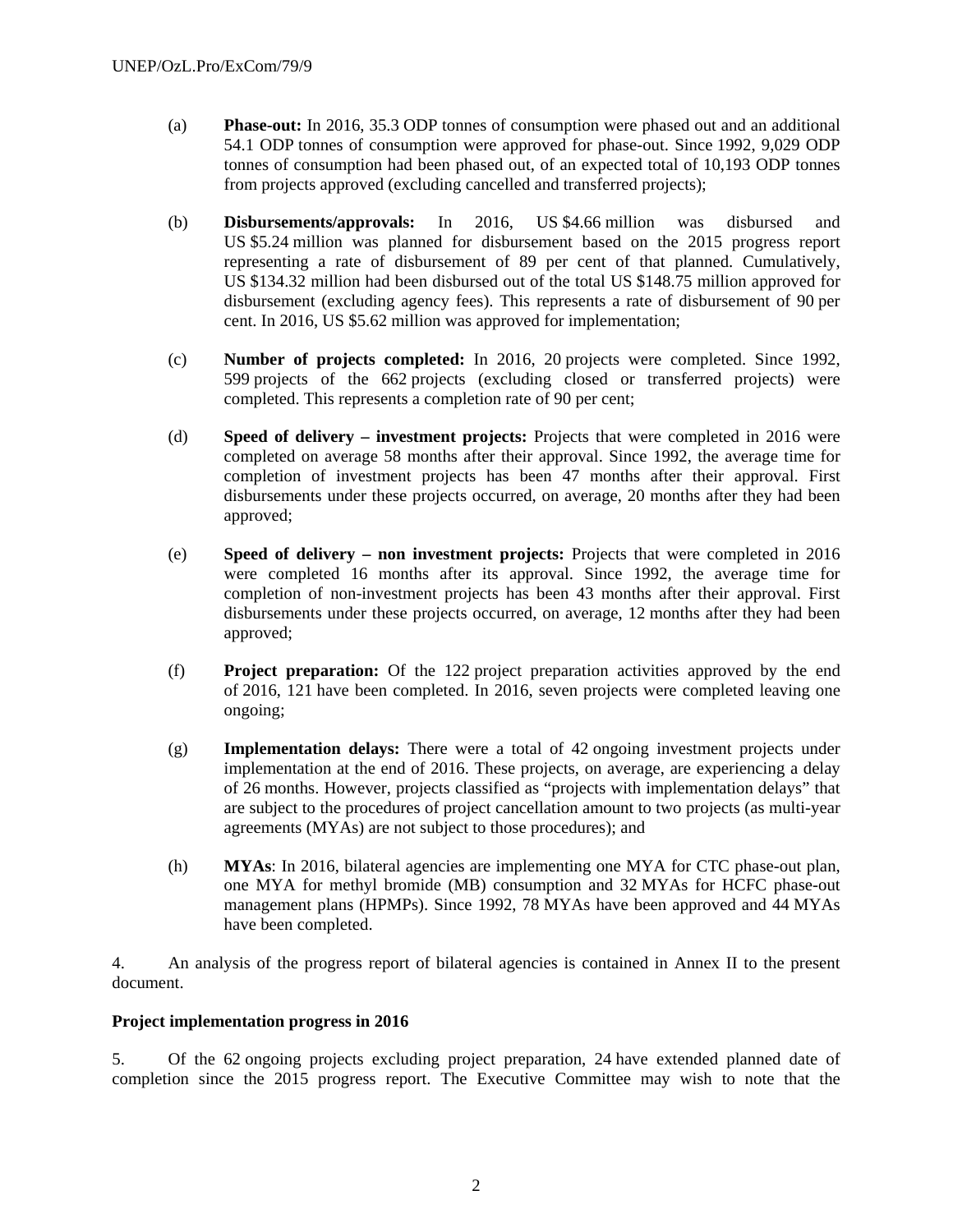Governments of France and Germany will each report to the  $80<sup>th</sup>$  meeting on one project with implementation delays<sup>5</sup> (Annex I to the present document).

6. During the review of the progress report, the Secretariat had several exchanges with bilateral agencies (France, Germany, Italy, Japan and the Russian Federation), where a number of issues on ongoing projects were clarified and/or satisfactorily resolved. However, issues could not be resolved for a number of projects or tranches of multi-year agreements for the phase-out of CFC, methyl bromide or HCFCs; and projects for ODS waste disposal, as shown in Annex I to the present document. For each ongoing project, a brief description on the status of implementation and the outstanding issues are presented and a recommendation is proposed for consideration by the Executive Committee.

#### **Recommendation**

l

- 7. The Executive Committee may wish:
	- (a) To note:
		- (i) With appreciation the progress reports submitted by the Governments of Australia, France, Germany, Italy, Japan, Russian Federation and Spain contained in document UNEP/OzL.Pro/ExCom/79/9;
		- (ii) That the bilateral agencies would report to the  $80<sup>th</sup>$  meeting on two projects with implementation delays and on one project recommended for an additional status report, as indicated in Annex I to the present document; and
	- (b) To approve the recommendations on ongoing projects with specific issues listed in the last column of the table contained in Annex I to the present document.

<sup>&</sup>lt;sup>5</sup> The Executive Committee has defined projects with implementation delays as projects approved over 18 months with disbursement less than one per cent, or projects that are expected to be completed 12 months later than forecast in the last progress report (decision 22/61).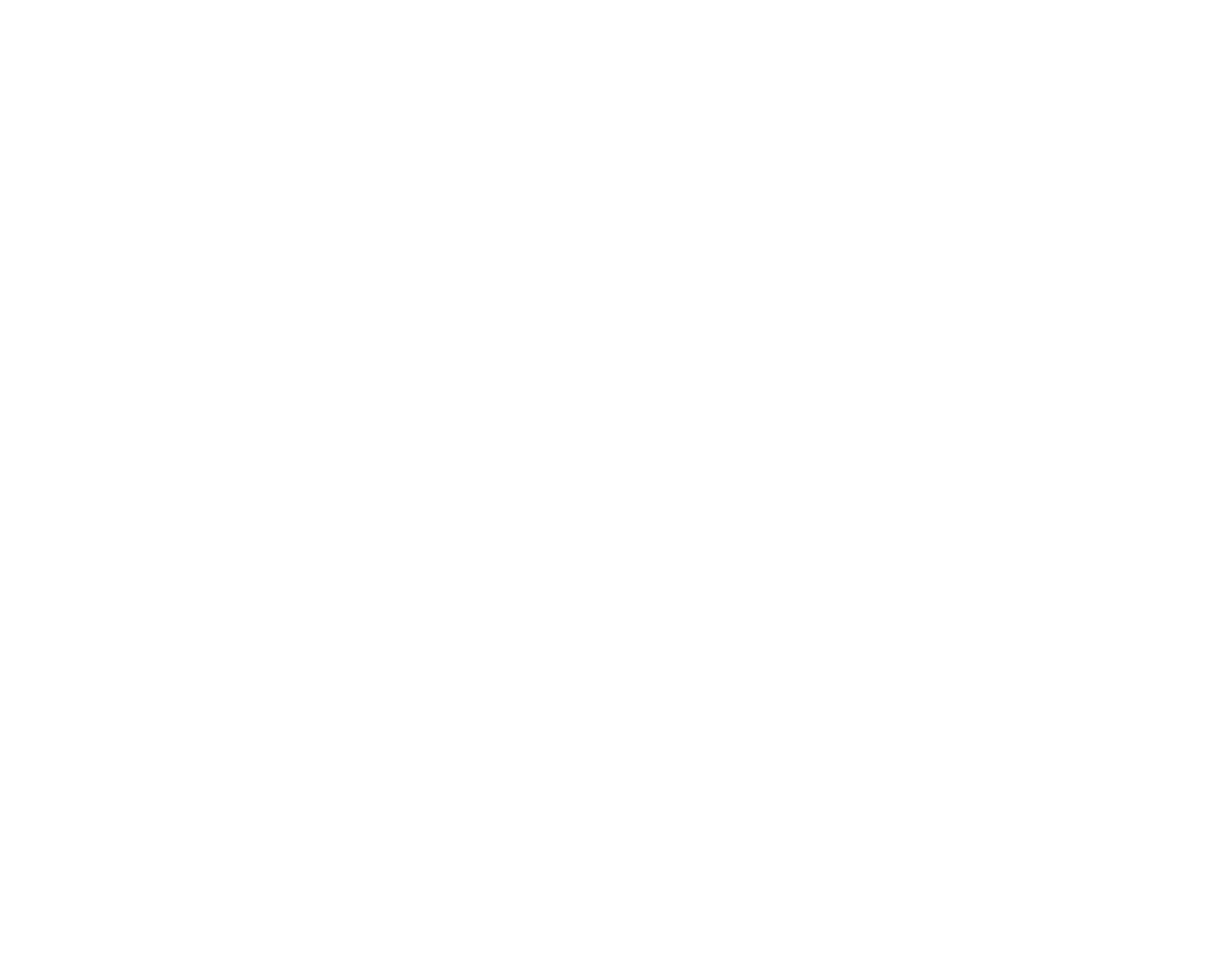#### **Annex I**

### **ONGOING PROJECTS WITH OUTSTANDING ISSUES IN THE PROGRESS REPORT FOR BILATERAL AGENCIES**

| Country      | <b>Agency</b> | Project title/project code                        | Disburse-    | <b>Status/Issues</b>                                                                                                   | Recommendation                             |
|--------------|---------------|---------------------------------------------------|--------------|------------------------------------------------------------------------------------------------------------------------|--------------------------------------------|
|              |               |                                                   | ment         |                                                                                                                        |                                            |
|              |               |                                                   | rate $(\% )$ |                                                                                                                        |                                            |
| Lao People's | France        | HCFC phase-out management plan (stage)            | $\Omega$     | Project with zero disbursement. The low price of $\Gamma$ o request a status report to the 80 <sup>th</sup>            |                                            |
| Democratic   |               | second tranche)                                   |              | HCFCs does not provide incentive for the meeting to monitor the low disbursement                                       |                                            |
| Republic     |               | (LAO/PHA/74/INV/28)                               |              | technicians to collect and reclaim HCFCs.                                                                              | rate of approved funds.                    |
| (the)        |               |                                                   |              |                                                                                                                        |                                            |
| Tunisia      | France        | HCFC phase-out management plan (stage I, first    | $\theta$     | Project with zero disbursements. Specifications To approve the revised completion date                                 |                                            |
|              |               | tranche) (refrigeration servicing sector)         |              | of the equipment/tools for vocational schools of May 2018, and to request a status                                     |                                            |
|              |               | (TUN/PHA/72/INV/60)                               |              | have been prepared, and the 2017 work plan is report to the 80 <sup>th</sup> meeting to monitor the                    |                                            |
|              |               |                                                   |              | under development. The planned date of low disbursement rate of approved                                               |                                            |
|              |               |                                                   |              | completion has been revised to May 2018.                                                                               | funds.                                     |
|              |               |                                                   | $\theta$     |                                                                                                                        |                                            |
| Algeria      | France        | Pilot demonstration project on ODS waste          |              | Project is jointly implemented with UNIDO. It is To cancel the project and to request the                              |                                            |
|              |               | management and disposal<br>(ALG/DES/72/DEM/78)    |              | proposed for cancellation in UNIDO's progress return of fund balances no later than<br>report due to lack of progress. | June 2018.                                 |
| Mexico       | France        | Demonstration project for disposal of unwanted    | 34           | The disposal of the remaining amount for To reiterate decision $77/8$ (e)(i) and to                                    |                                            |
|              |               | ODS                                               |              | destruction took place.                                                                                                | request France, with the assistance of     |
|              |               | (MEX/DES/63/DEM/155)                              |              |                                                                                                                        | UNIDO, to submit to the $80th$ meeting a   |
|              |               |                                                   |              |                                                                                                                        | detailed report on the project as projects |
|              |               |                                                   |              |                                                                                                                        | with specific requirements                 |
| Region:      | France        | Strategic demonstration project for accelerated   | 96           | The beneficiary has awarded a contract to the To approve the revised completion date                                   |                                            |
| Africa       |               | conversion of CFC chillers in 5 African Countries |              | enterprise Petra to complete the retrofit of the of December 2017 as the final date of                                 |                                            |
|              |               | (Cameroon, Egypt, Namibia, Nigeria and Sudan)     |              | air-conditioning system. Completion date was completion; and to request France to                                      |                                            |
|              |               | (AFR/REF/48/DEM/36)                               |              | June 2016 (decision 75/11(b)(ii)); revised submit a PCR no later than June 2018                                        |                                            |
|              |               |                                                   |              | planned completion date is December 2017.                                                                              | and to return funds balances no later than |
|              |               |                                                   |              |                                                                                                                        | December 2018; and to reiterate decision   |
|              |               |                                                   |              |                                                                                                                        | $77/8$ (e)(ii), and to request France to   |
|              |               |                                                   |              |                                                                                                                        | submit to the $80th$ meeting a detailed    |
|              |               |                                                   |              |                                                                                                                        | report on this project as a project with   |
|              |               |                                                   |              |                                                                                                                        | specific reporting requirements.           |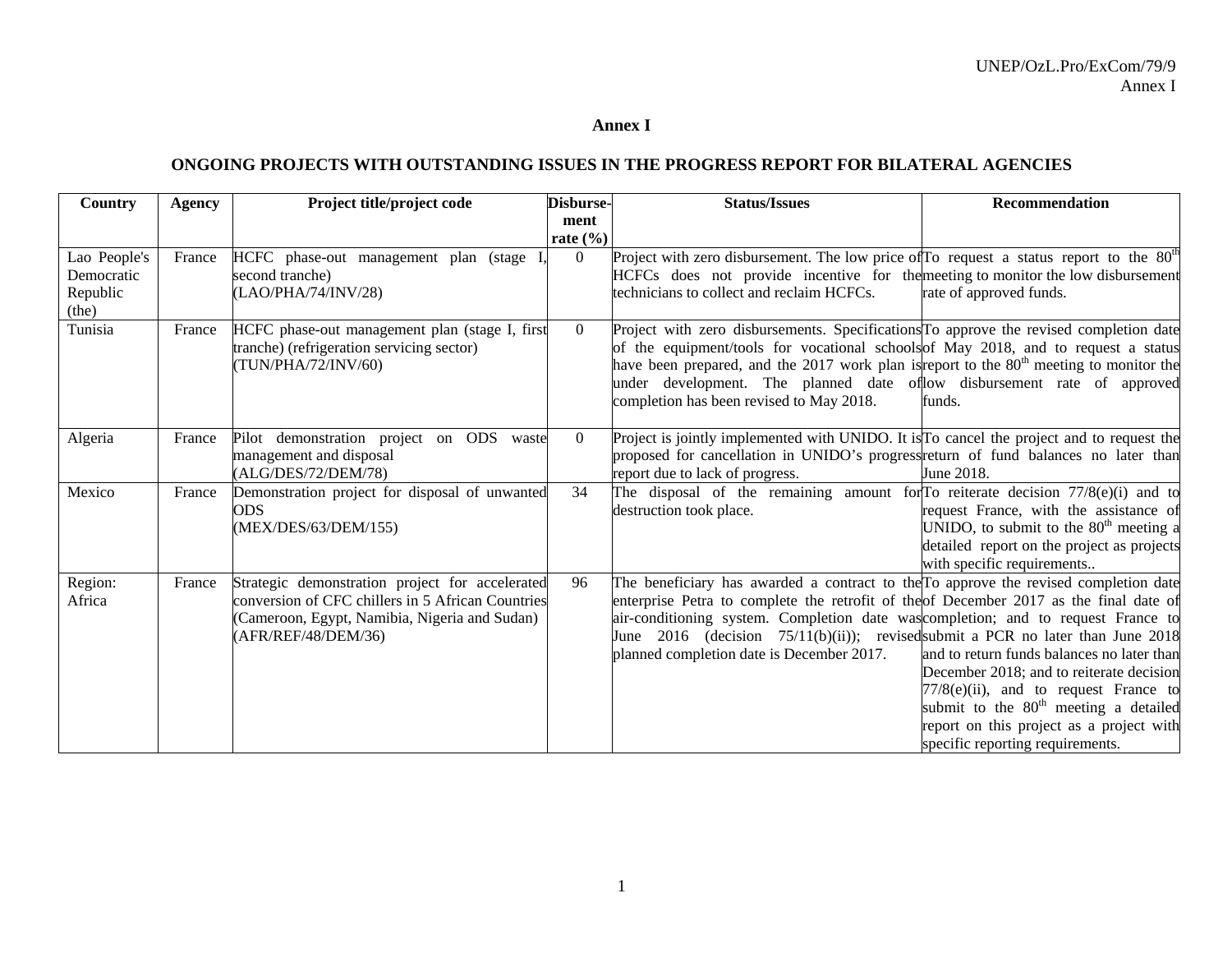## UNEP/OzL.Pro/ExCom/79/9 Annex I

| <b>Country</b> | <b>Agency</b> | Project title/project code                        | Disburse-    | <b>Status/Issues</b>                                                                                | Recommendation                                    |
|----------------|---------------|---------------------------------------------------|--------------|-----------------------------------------------------------------------------------------------------|---------------------------------------------------|
|                |               |                                                   | ment         |                                                                                                     |                                                   |
|                |               |                                                   | rate $(\% )$ |                                                                                                     |                                                   |
| Region:        | France        | Strategy for disposal and destruction of ODS for  |              | Project with implementation delays (12 months <sup>To</sup> request France to report to the $80th$  |                                                   |
| Africa         |               | five low-volume-consuming Central African         |              | delay).                                                                                             | meeting<br>this<br>project<br>with<br>on          |
|                |               | countries (Burundi, Cameroon, Central African     |              |                                                                                                     | implementation delays.                            |
|                |               | Republic, Congo and Guinea)                       |              |                                                                                                     |                                                   |
|                |               | (AFR/DES/68/TAS/41)                               |              |                                                                                                     |                                                   |
| Jordan         | Germany       | Complete phase-out of the use of methyl bromide   |              | Project with implementation delays (12 months <sup>To</sup> request Germany to report to the $80th$ |                                                   |
|                |               | in Jordan                                         |              | delay).                                                                                             | meeting<br>this<br>project<br>on<br>with          |
|                |               | (JOR/FUM/29/INV/54)                               |              |                                                                                                     | implementation delays.                            |
| Region:        | Japan         | Strategic demonstration project for accelerated   | 66           | Chillers were delivered to the beneficiary in the To approve the revised completion date            |                                                   |
| Africa         |               | conversion of CFC chillers in 5 African Countries |              | Sudan in July 2016. However, the grant validity of December 2017 as the final date of               |                                                   |
|                |               | (Cameroon, Egypt, Namibia, Nigeria and Sudan)     |              | expired in June 2016. The remaining payment completion; and to request France to                    |                                                   |
|                |               | (AFR/REF/48/DEM/35)                               |              | was obligated, prior to June 2016, and will be submit a PCR no later than June 2018                 |                                                   |
|                |               |                                                   |              | cleared once chillers have been installed. Revised and to return funds balances no later than       |                                                   |
|                |               |                                                   |              | planned completion date is December 2017.                                                           | December 2018; and to reiterate decision          |
|                |               |                                                   |              |                                                                                                     | $77/8(e)(ii)$ , and to request Japan to           |
|                |               |                                                   |              |                                                                                                     | submit to the 80 <sup>th</sup> meeting a detailed |
|                |               |                                                   |              |                                                                                                     | report on this project as a project with          |
|                |               |                                                   |              |                                                                                                     | specific reporting requirements.                  |
| Libya          | Spain         | Phase-out of methyl bromide in horticulture:      | 85           | The remaining activity relates to the finalization To consider requesting UNIDO, through            |                                                   |
|                |               | tomatoes, cucumbers, peppers and others (second   |              | of the installation and commissioning of the Spain, to complete the project by                      |                                                   |
|                |               | tranche)                                          |              | equipment; it could not be finalised due to the December 2017; and to submit a PCR no               |                                                   |
|                |               | (LIB/FUM/56/INV/30)                               |              | political and security situation in the country.                                                    | later than June 2018 and to return funds          |
|                |               |                                                   |              |                                                                                                     | balances no later than December 2018.             |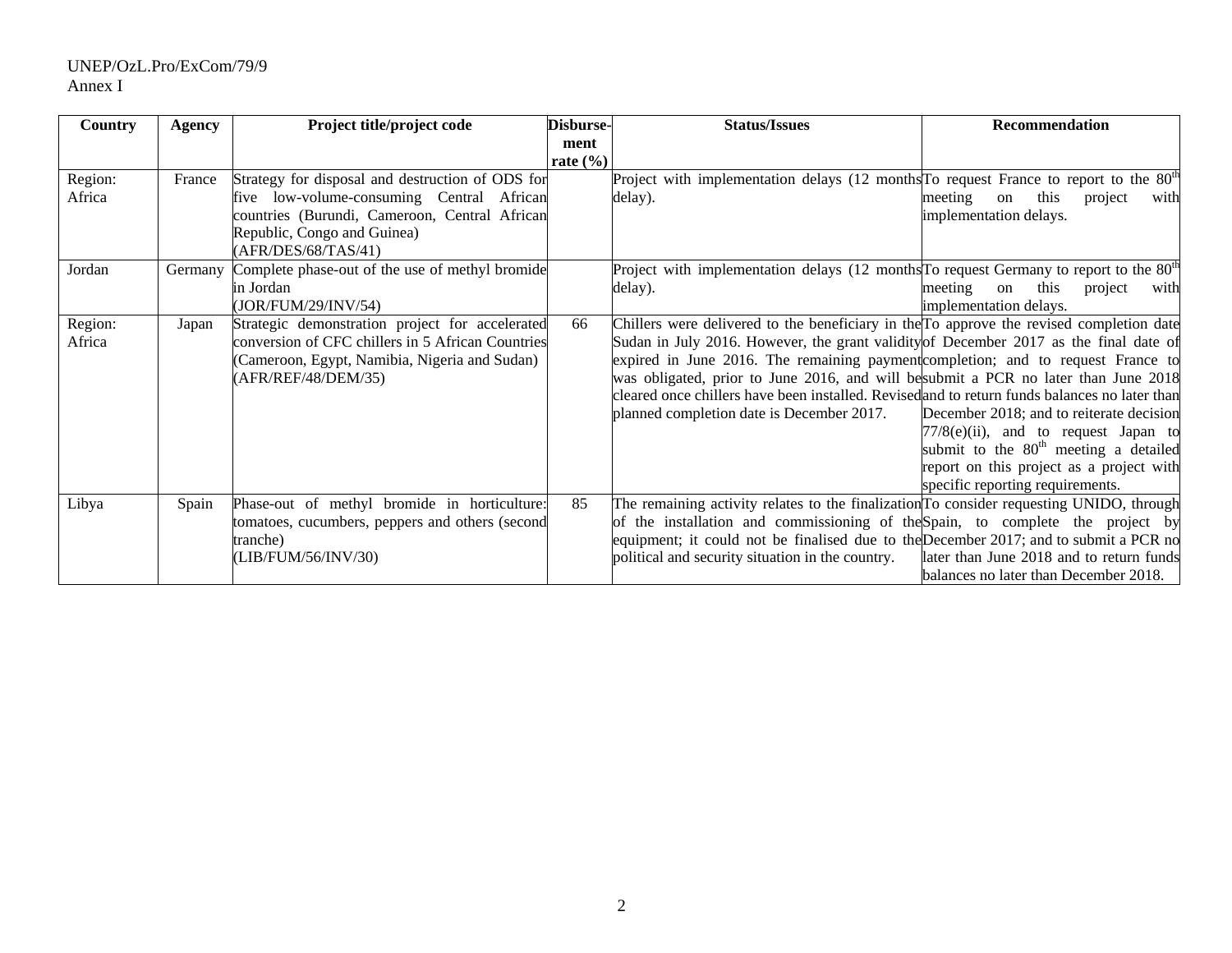## **Annex II**

## **ANALYSIS THE PROGRESS REPORT OF BILATERAL AGENCIES AS AT 31 DECEMBER 2016**

1. As of that date, the Executive Committee had approved approximately US \$162.7 million, consisting of US \$148.75 million for the implementation of investment and non-investment projects and US \$13.96 million for agency fees and administrative support, as shown in Table 1. In 2016, 17 new projects and activities were approved. This level of funding is expected to result in the phase-out of 10,193 ODP tonnes of ODS consumption.

|  |  |  | Table 1: Approved funding by sector for bilateral agencies as at 31 December 2016 |
|--|--|--|-----------------------------------------------------------------------------------|
|  |  |  |                                                                                   |

| <b>Sector</b>        | Funding (US \$) |
|----------------------|-----------------|
| Aerosol              | 2,051,914       |
| Destruction          | 1,789,410       |
| Foam                 | 8,095,338       |
| Halon                | 6,147,361       |
| Fumigants            | 18,295,227      |
| Phase-out plan       | 54,929,671      |
| Production           | 10,000,000      |
| Refrigeration        | 40,412,768      |
| Several              | 4,511,975       |
| Solvents             | 2,512,738       |
| Sub-total            | 148,746,402     |
| Administrative costs | 13,958,227      |
| <b>Total</b>         | 162,704,629     |

2. A summary of the status of projects implemented by the bilateral agencies, by category, is presented in Table 2.

|                     |          | Number of projects* |               | Funding (US \$) |                  |                |               |
|---------------------|----------|---------------------|---------------|-----------------|------------------|----------------|---------------|
| <b>Type</b>         | Approved | <b>Completed</b>    | $\frac{0}{0}$ | Approved        | <b>Disbursed</b> | <b>Balance</b> | $\frac{0}{0}$ |
|                     |          |                     | completed     |                 |                  |                | disbursed     |
| Country programme   | 9        | 9                   | 100           | 340,787         | 340,787          |                | 100           |
| Demonstration       | 39       | 32                  | 82            | 9,758,088       | 7,280,171        | 2,477,917      | 75            |
| Institutional       | 7        | $\mathcal{L}$       | 100           | 883,376         | 883,376          |                | 100           |
| strengthening (IS)  |          |                     |               |                 |                  |                |               |
| Investment          | 212      | 170                 | 80            | 100,201,730     | 89,374,620       | 10,827,110     | 89            |
| Project preparation | 122      | 121                 | 99            | 5,415,428       | 5,411,946        | 3,482          | 100           |
| Technical           | 200      | 187                 | 94            | 23,726,568      | 22,604,919       | 1,121,649      | 95            |
| assistance          |          |                     |               |                 |                  |                |               |
| Training projects   | 73       | 73                  | 100           | 8,420,425       | 8,420,886        | $-461$         | 100           |
| <b>Total</b>        | 662      | 599                 | 90            | 148,746,402     | 134,316,706      | 14,429,696     | 90            |

| Table 2: Status of project implementation by category |  |  |  |  |  |
|-------------------------------------------------------|--|--|--|--|--|
|-------------------------------------------------------|--|--|--|--|--|

\* Excludes closed and transferred projects.

\*\* Excludes agency fees/administrative costs.

3. Table 3 presents an overview of status of project implementation by year<sup>6</sup>. All projects and activities approved between 1992 and the end of 2004 (except 1999), as well as 2007 and 2009, have now been completed.

<sup>&</sup>lt;sup>6</sup> The data is presented according to the year when a project was approved by the Executive Committee. It treats all approvals (investment and non-investment projects) equally (i.e., an investment project or a funding tranche of an